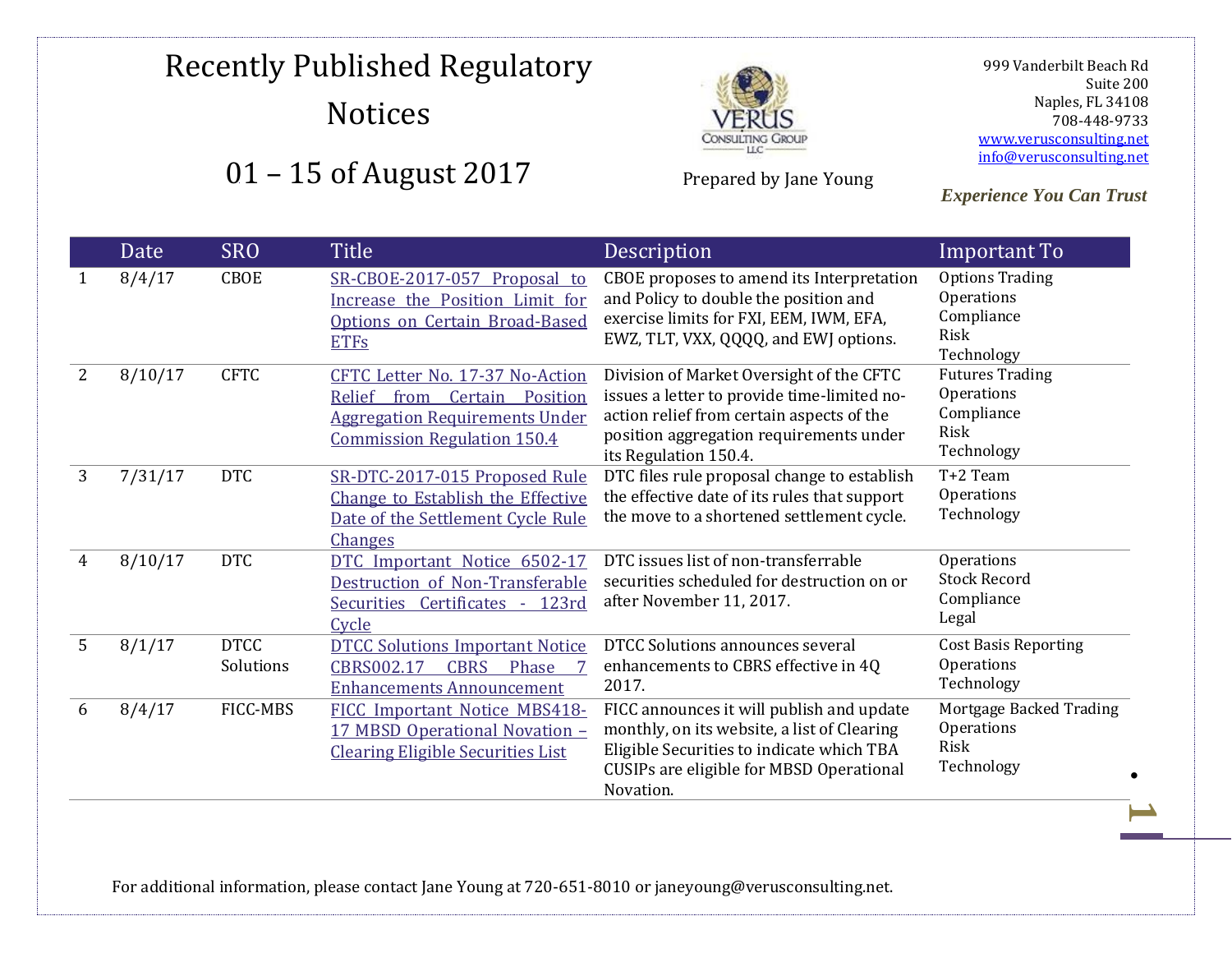## Recently Published Regulatory Notices





Prepared by Jane Young

 999 Vanderbilt Beach Rd Suite 200 Naples, FL 34108 708-448-9733 [www.verusconsulting.net](http://www.verusconsulting.net/) [info@verusconsulting.net](mailto:info@verusconsulting.net)

*Experience You Can Trust*

|    | Date    | <b>SRO</b>      | <b>Title</b>                                                                                                                       | Description                                                                                                                                                                                          | Important To                                                                                     |
|----|---------|-----------------|------------------------------------------------------------------------------------------------------------------------------------|------------------------------------------------------------------------------------------------------------------------------------------------------------------------------------------------------|--------------------------------------------------------------------------------------------------|
| 7  | 8/7/17  | FICC-MBS        | FICC Important Notice MBS420-<br>17 MBSD Operational Novation -<br><b>Novation Quick Reference Guide</b>                           | FICC announces the availability of a<br>Novation Quick Reference Guide available<br>on its website.                                                                                                  | <b>Fixed Income Trading</b><br>Operations<br>Clearance & Settlement<br><b>Risk</b><br>Technology |
| 8  | 8/15/17 | <b>FICC-MBS</b> | FICC Important Notice MBS424-<br>17 MBSD Operational Novation -<br><b>TBA CUSIP Eligibility</b>                                    | FICC issues list of TBA CUSIPs that will be<br>eligible for its MBSD Operational Novation<br>processes.                                                                                              | Mortgage Backed Trading<br>Operations<br>Clearance & Settlement<br>Risk<br>Technology            |
| 9  | 8/1/17  | <b>FINRA</b>    | News Release SIPC and<br><b>FINRA</b><br>Streamline<br><b>FINRA</b><br>Reporting<br><b>Process for Broker-Dealers</b>              | SIPC and FINRA announce a services<br>agreement in which FINRA will accept<br>filings and forward them to SIPC on behalf<br>of submitters.                                                           | <b>Regulatory Reporting</b><br>Compliance<br>Legal                                               |
| 10 | 8/15/17 | <b>FINRA</b>    | <b>FINRA</b><br><b>Disciplinary</b><br><b>Actions</b><br><b>August 2017</b>                                                        | FINRA issues its monthly report of<br>disciplinary actions.                                                                                                                                          | Compliance<br>Legal                                                                              |
| 11 | 8/3/17  | <b>FINRA</b>    | FINRA TRACE ATS Identifiers List                                                                                                   | TRACE updates its list of ATS Identifiers.                                                                                                                                                           | <b>TRACE Reporting</b><br>Technology                                                             |
| 12 | 8/1/17  | <b>IRS</b>      | <b>FATCA</b><br>$\&$<br>Information<br><b>News</b><br>2017-16 IRS Publishes New FAQ<br>on FFI Agreement Renewal                    | IRS publishes a new FAQ on FFI Agreement<br>Renewals providing information for<br>entities that have missed the July 31, 2017<br>renewal deadline.                                                   | <b>FATCA</b><br><b>Tax Reporting</b><br>Operations<br>Compliance<br>Legal                        |
| 13 | 8/1/17  | Nasdaq          | Trader<br>Equity<br><b>Nasdag</b><br>Alert<br>#2017-176 Nasdaq To Implement<br>Enhancements to the Closing<br><b>Cross Process</b> | Nasdaq announces that in October 2017 it<br>will enhance its Closing Cross process by<br>allowing customers to enter LOC orders<br>after the first Net Order Imbalance<br>Indicator is disseminated. | <b>Equity Trading</b><br>Operations<br>Compliance<br>Technology                                  |

For additional information, please contact Jane Young at 720-651-8010 or janeyoung@verusconsulting.net.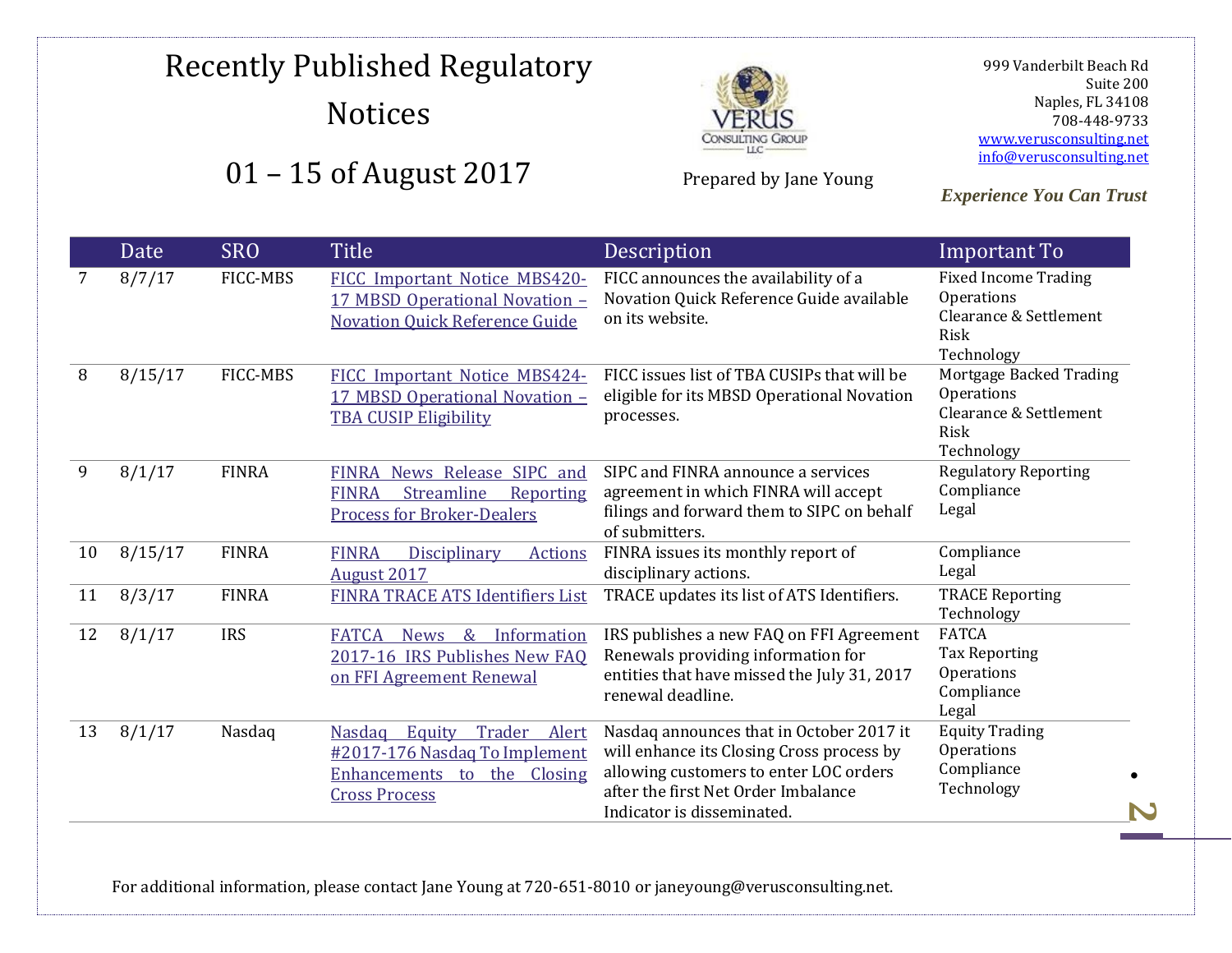# Recently Published Regulatory Notices





Prepared by Jane Young

 999 Vanderbilt Beach Rd Suite 200 Naples, FL 34108 708-448-9733 [www.verusconsulting.net](http://www.verusconsulting.net/) [info@verusconsulting.net](mailto:info@verusconsulting.net)

*Experience You Can Trust*

|    | Date    | <b>SRO</b>  | <b>Title</b>                                                                                                                                                                                                                                             | Description                                                                                                                                                                                                                        | Important To                                                                                                   |
|----|---------|-------------|----------------------------------------------------------------------------------------------------------------------------------------------------------------------------------------------------------------------------------------------------------|------------------------------------------------------------------------------------------------------------------------------------------------------------------------------------------------------------------------------------|----------------------------------------------------------------------------------------------------------------|
| 14 | 7/24/17 | Nasdaq      | <b>Equity Technical Alert</b><br><b>Nasdaq</b><br><b>Nasdag</b><br>2017-3<br>Updates<br>Specifications to Support New<br><b>Reject Order Reason</b>                                                                                                      | Nasdaq publishes updated specifications to<br>support a new Reject Order Reason Code of<br>$o$ = There is no reference price in the first<br>NOII dissemination and so no LOC order<br>can be accepted in this stock at this time. | <b>Equity Trading</b><br>Operations<br>Compliance<br>Technology                                                |
| 15 | 8/8/17  | Nasdaq      | Nasdaq Options Technical Alert<br>#2017-39 Nasdag ISE, GEMX, and<br><b>MRX</b><br><b>Updates</b><br>Technical<br><b>Specifications</b>                                                                                                                   | Nasdaq updates its FIX Interface and OTTO<br>specifications detailing changes for<br>additional Time-in-Force instructions on<br>PIM and Facilitation orders.                                                                      | <b>Options Trading</b><br>Operations<br>Technology                                                             |
| 16 | 8/1/17  | <b>NSCC</b> | NSCC Important<br><b>Notice</b><br>8435<br>Effective Date of<br>New Stock<br>Options and Futures Settlement<br>Agreement Between NSCC and<br>0 <sub>C</sub>                                                                                              | NSCC announces the date of August 7, 2017<br>on which the new Stock Options and<br>Futures Settlement Agreement will be<br>effective.                                                                                              | <b>Futures Trading</b><br><b>Options Trading</b><br>Operations<br>Clearance & Settlement<br>Risk<br>Technology |
| 17 | 8/4/17  | <b>NSCC</b> | <b>NSCC</b><br>8429<br>Notice<br>Important<br>Non-Traded<br><b>AIP</b><br><b>Revised</b><br>$\equiv$<br><b>REIT/BDC</b><br>Order<br>Redemption<br>$\&$<br><b>Additional</b><br>Processing<br>Outbound<br>Production<br>Cycle<br><b>Enhancements 2017</b> | NSCC announces an update to its Industry<br>Documents related to certain<br>enhancements for AIP products.                                                                                                                         | <b>Alternative Investments</b><br>Operations<br>Technology                                                     |
| 18 | 8/3/17  | <b>NSCC</b> | SR-NSCC-2017-011 Make Certain<br>Adjustments, Clarifications and<br>Corrections to Fee Provisions for<br>NSCC's Insurance & Retirement<br><b>Processing Services</b>                                                                                     | NSCC files rule change to adjust its fees<br>related to its Insurance and Retirement<br>Processing services.                                                                                                                       | Annuities<br>Operations<br>Technology                                                                          |

For additional information, please contact Jane Young at 720-651-8010 or janeyoung@verusconsulting.net.

**3**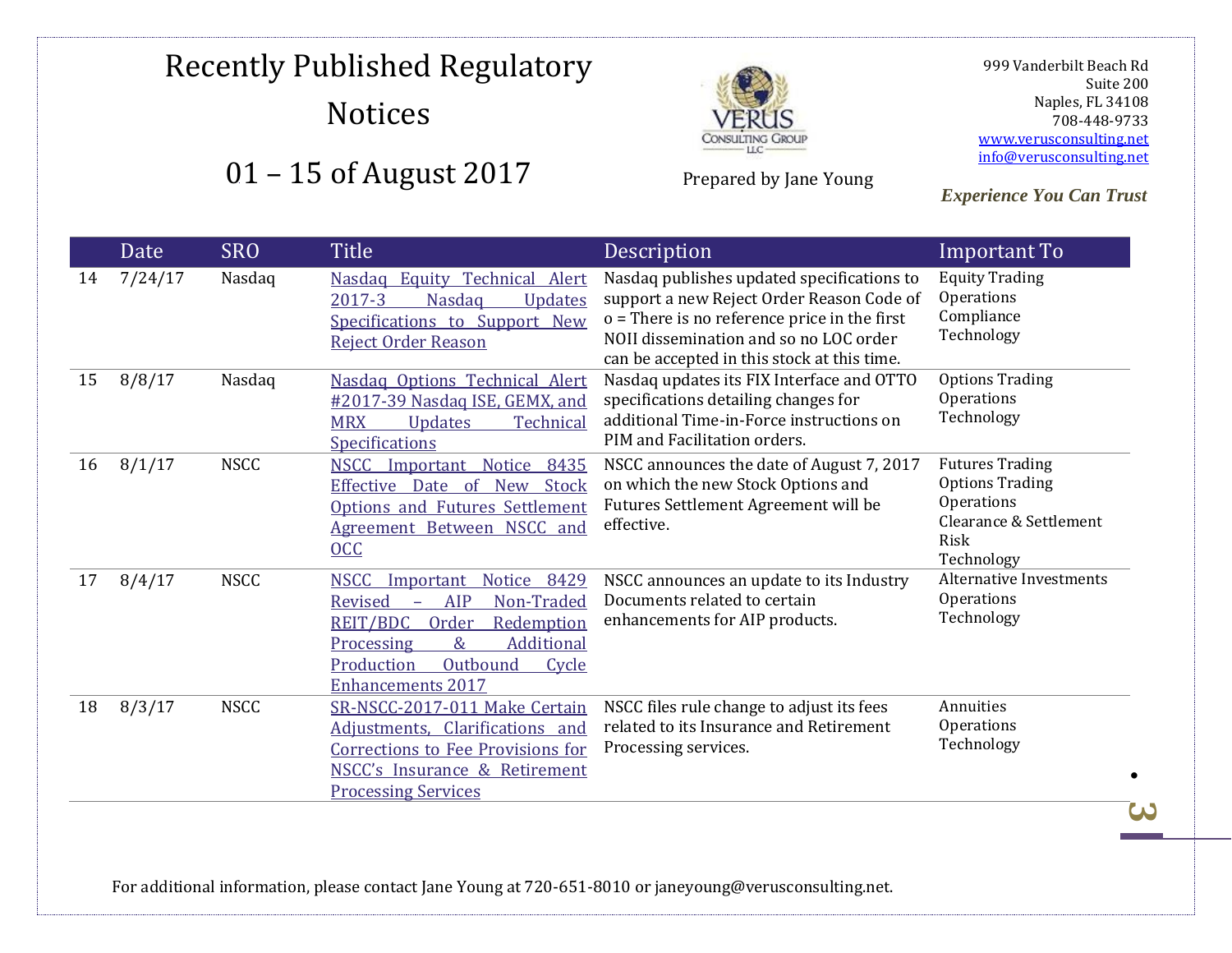## Recently Published Regulatory Notices





Prepared by Jane Young

 999 Vanderbilt Beach Rd Suite 200 Naples, FL 34108 708-448-9733 [www.verusconsulting.net](http://www.verusconsulting.net/) [info@verusconsulting.net](mailto:info@verusconsulting.net)

.

**4**

*Experience You Can Trust*

|    | Date    | <b>SRO</b>  | <b>Title</b>                                                                                                                                                                         | Description                                                                                                                                                                                                                                        | Important To                                                                                                   |
|----|---------|-------------|--------------------------------------------------------------------------------------------------------------------------------------------------------------------------------------|----------------------------------------------------------------------------------------------------------------------------------------------------------------------------------------------------------------------------------------------------|----------------------------------------------------------------------------------------------------------------|
| 19 | 8/14/17 | <b>NSCC</b> | <b>NSCC</b><br>Important<br>Notice<br>8440<br>I&RS<br>2017<br>September<br><b>Enhancement Release</b>                                                                                | NSCC posts notice of upcoming<br>enhancements to its I&RS services.                                                                                                                                                                                | Annuities<br>Operations<br>Technology                                                                          |
| 20 | 8/14/17 | <b>NSCC</b> | SR-NSCC-2017-015 Amend<br>and<br>Clarify a Margin Charge Relating<br>to CNS Fails Position                                                                                           | NSCC proposes rule changes to its<br>calculation of margin imposed on CNS fail<br>positions.                                                                                                                                                       | Risk<br>Operations<br>Technology                                                                               |
| 21 | 8/3/17  | <b>OCC</b>  | <b>OCC</b><br>Info<br>#41611<br>Memo<br>Disclosure<br><b>Supplemental</b><br>of<br><b>Standards</b><br>Participation<br>and<br><b>Tiered</b><br>Participation<br><b>Arrangements</b> | OCC updates its members related to its<br>policies and procedures for Supplemental<br>Disclosure of Participation Standards and<br><b>Tiered Participation Arrangements.</b>                                                                       | <b>Options Trading</b><br>Operations<br><b>Clearing Services</b><br>Compliance<br>Risk<br>Legal                |
| 22 | 8/2/17  | <b>OCC</b>  | <b>OCC</b><br>Info<br>Memo<br>#41603<br>Implementation<br><sub>of</sub><br>Revised<br>NSCC/OCC Accord                                                                                | OCC updates its members on the activities<br>taking place during the implementation of<br>the revised Accord between itself and<br>NSCC.                                                                                                           | <b>Futures Trading</b><br>Operations<br>Clearance & Settlement<br>Risk<br>Technology                           |
| 23 | 8/2/17  | <b>OCC</b>  | OCC Info Memo<br>#41601 Non-<br><b>NSCC Guaranteed E/A Delivery</b><br>Sent<br>Transaction<br>be<br>to<br>to<br><b>Obligation Warehouse</b>                                          | OCC advises members that on August 7,<br>2017, it will begin sending non-NSCC<br>guaranteed obligations resulting from an<br>exercise/assignment of an equity option or<br>the maturity of a security future to NSCC's<br>Universal Trade Capture. | <b>Futures Trading</b><br><b>Options Trading</b><br>Operations<br>Clearance & Settlement<br>Risk<br>Technology |

For additional information, please contact Jane Young at 720-651-8010 or janeyoung@verusconsulting.net.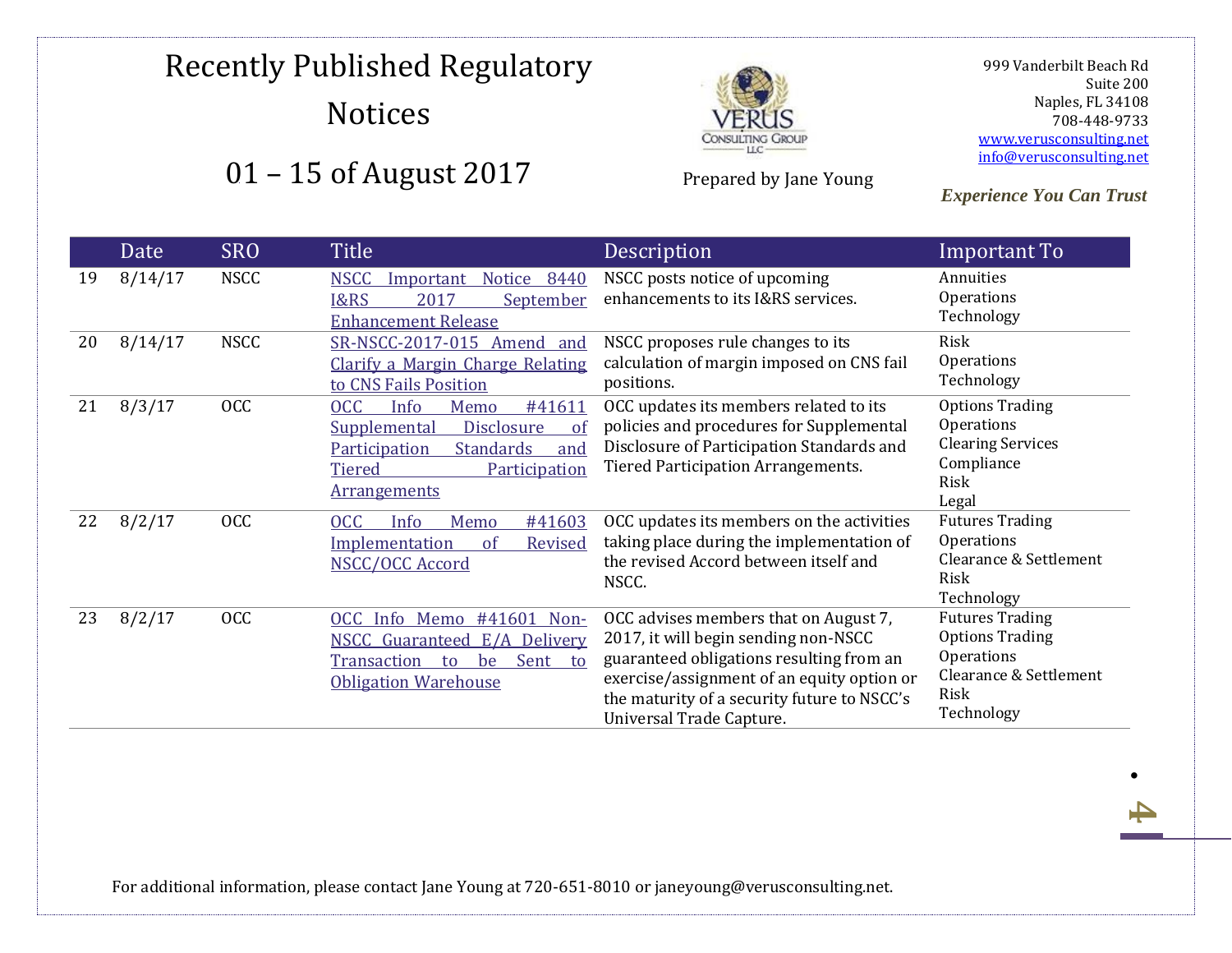### Recently Published Regulatory **Notices** 01 – 15 of August 2017



Prepared by Jane Young

 999 Vanderbilt Beach Rd Suite 200 Naples, FL 34108 708-448-9733 [www.verusconsulting.net](http://www.verusconsulting.net/) [info@verusconsulting.net](mailto:info@verusconsulting.net)

*Experience You Can Trust*

#### Date SRO Title Description **Important To** 24 8/2/17 OCC OCC Info Memo #41599 Expiring [Contracts in OFRA Files](https://www.theocc.com/webapps/infomemos?number=41599&date=201708&lastModifiedDate=08%2F02%2F2017+08%3A05%3A33) OCC announces changes to the OFRA (SPAN Parameter) files effective the evening of August 14, 2017 in which it will continue to post cash-settled future contracts on the day of expiration, but reflect the margin charge to zero for the expired contracts. Futures Trading Options Trading **Operations** Clearance & Settlement Risk Technology 25 8/4/17 OCC OCC Info Memo #41619 Collateral [Processing](https://www.theocc.com/webapps/infomemos?number=41619&date=201708&lastModifiedDate=08%2F04%2F2017+14%3A26%3A27) OCC announces as part of the NSCC/OCC Accord, on August 7, 2017 and daily going forward, collateral windows for external participants will remained closed and collateral withdrawals will not be processed until it receive notice from NSCC of successful collection of clearing fund obligations. Futures Trading **Operations** Compliance Risk Technology 26 8/14/17 OCC [OCC Info Memo #41660](https://www.theocc.com/webapps/infomemos?number=41660&date=201708&lastModifiedDate=08%2F14%2F2017+16%3A45%3A13)  [Customer Margins for](https://www.theocc.com/webapps/infomemos?number=41660&date=201708&lastModifiedDate=08%2F14%2F2017+16%3A45%3A13)  [OneChicago Futures](https://www.theocc.com/webapps/infomemos?number=41660&date=201708&lastModifiedDate=08%2F14%2F2017+16%3A45%3A13) OCC announces changes to the frequency of customer margin coverage updates for OneChicago securities futures. Futures Trading **Operations** Compliance Risk Technology 27 8/14/17 Office Comptroller of Currency [OCC Bulletin 2017-27 Treatment](https://www.occ.treas.gov/news-issuances/bulletins/2017/bulletin-2017-27.html)  [of Certain Centrally Cleared](https://www.occ.treas.gov/news-issuances/bulletins/2017/bulletin-2017-27.html)  [Derivative Contracts](https://www.occ.treas.gov/news-issuances/bulletins/2017/bulletin-2017-27.html) OCC (FRB and FDIC) issues interagency guidance on the regulatory capital treatment of certain centrally cleared derivative contracts in response to recent changes to the rulebooks of certain central counterparties. **Derivatives** Operations Compliance Legal Risk Technology

For additional information, please contact Jane Young at 720-651-8010 or janeyoung@verusconsulting.net.

**СП** 

.